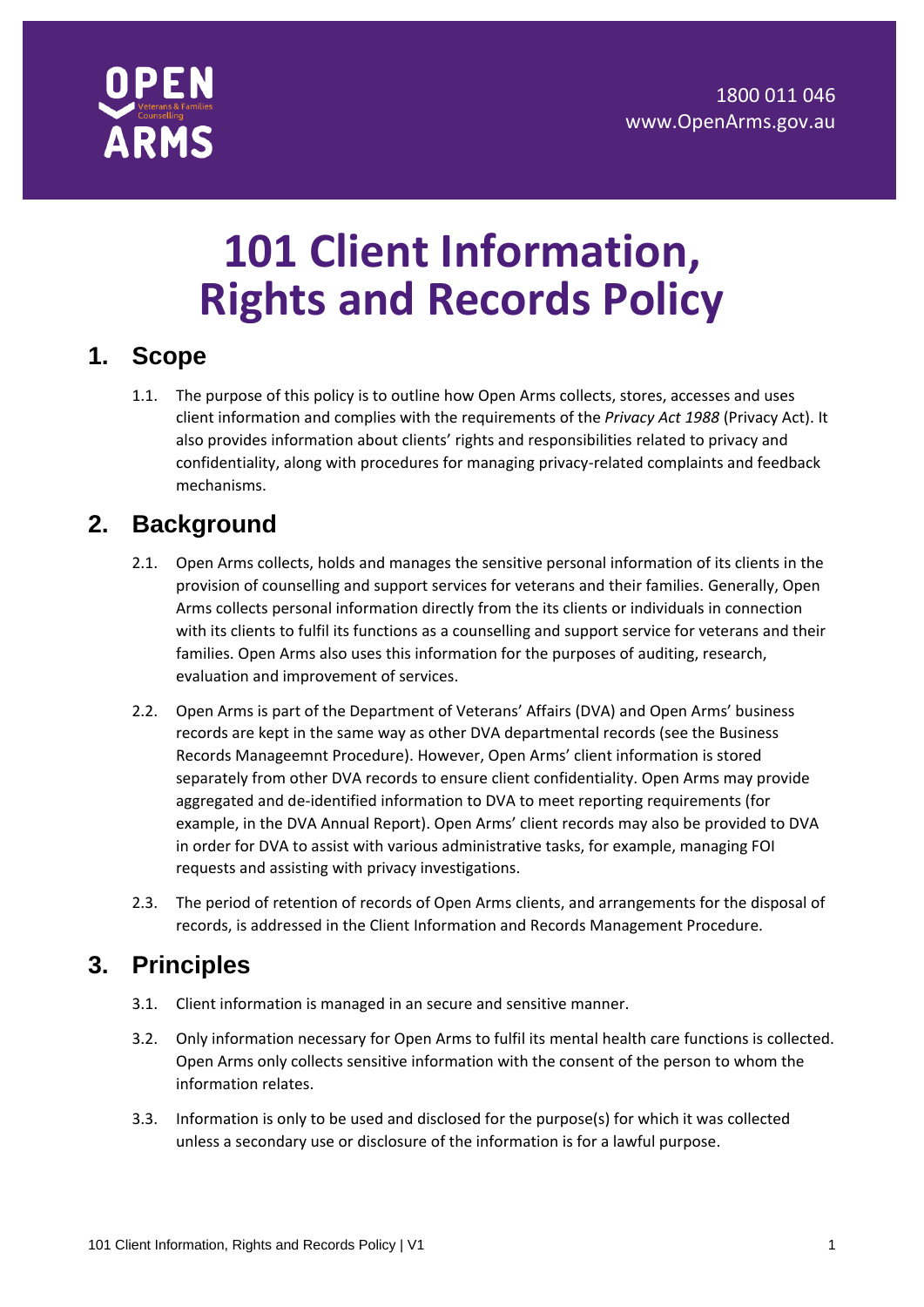

- 3.4. Any lawful disclosure of information to a third party only occurs where the third party is subject to the same privacy requirements as Open Arms or where Open Arms is required by law to disclose the information.
- 3.5. Open Arms ensures, as far as possible, that data it collects or holds related to individuals is accurate, up to date and complete.
- 3.6. Open Arms ensures that personal information it holds is kept securely and protected from misuse, disclosure or unauthorised modification.
- 3.7. Open Arms provides, as far as possible, individuals with access to the information it holds about them if requested.

# **4. Privacy and Confidentiality**

- 4.1. All Open Arms workers have legal and ethical obligations pertaining to the privacy and confidentiality of our client's personal and sensitive information. Our privacy and confidentiality responsibilities relate to all aspects of our interactions with clients and their personal and sensitive information, including the collection, use and disclosure of that personal information.
- 4.2. With respect to issues of Privacy, Open Arms and its workers must ensure that they act in accordance with the *Privacy Act 1988* and the Australian Privacy Principles. Open Arms' commitment to this requirement and the steps taken to ensure that all Open Arms workers and outreach clinicians comply with the Privacy Act are articulated in this policy and its related procedures and instructions.
- 4.3. Additionally, Open Arms takes the maintenance and protection of the confidentiality of our client's records seriously. The concept of confidentiality is strongly articulated in the respective codes of conduct for all mental health professions. Open Arms workers are required to safeguard the confidentiality of our client's information as obtained during the provision of mental health services or other interactions with Open Arms.
- 4.4. In the context of these policy documents, Open Arms refers to both confidentiality and privacy obligations to describe our legal and ethical responsibilities relating to the collection, use and disclosure of our client's sensitive personal information.

# **5. Use of Client Information**

5.1. Any information obtained during contact with a client is confidential within professional, legal and ethical limits. Confidentiality is part of the legal and ethical framework of the counselling process and the responsibility for confidentiality applies to both the organisation and the individual clinician. Clients are to be advised routinely of their rights and responsibilities including their right to, and the limits of, confidentiality and the Department's privacy obligations.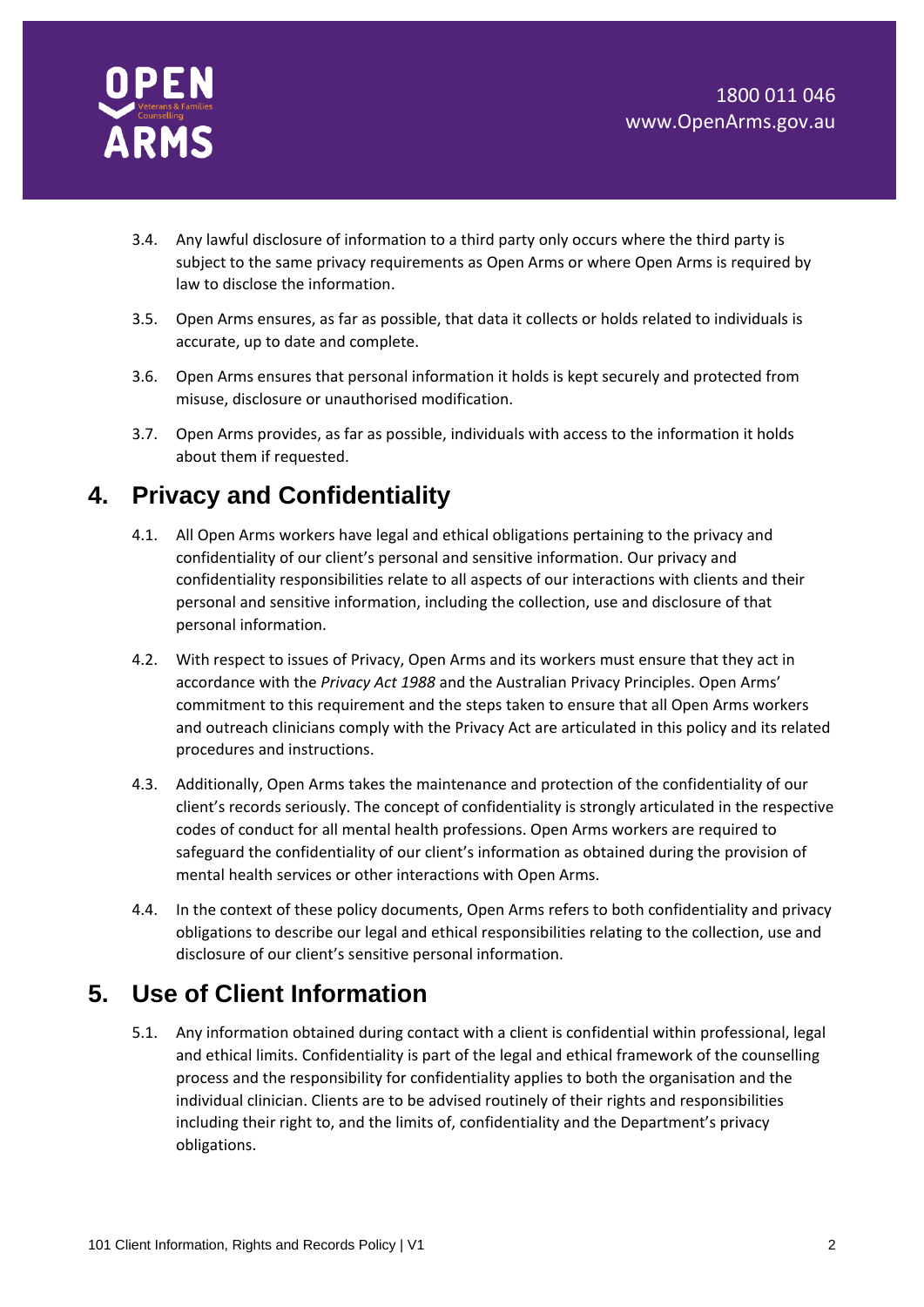

- 5.2. Open Arms takes all necessary steps to ensure that client information is protected from misuse, interference, loss, unauthorised access, modification and disclosure. Electronic client information is managed using a secure Client Management System (CMS) referred to as Veterans' Electronic Records Application (VERA), which is separate from the DVA ICT system. While Open Arms client records are the property of the Commonwealth and managed by Open Arms, client information remains the property of the client.
- 5.3. In addition to normal clinical access for service provision, identified data may be accessed by authorised Open Arms personnel for adverse event review and audit purposes. De-identified client information may be securely accessed by authorised Open Arms personnel to plan services, for evaluation and audit purposes, for clinical supervision and for summary analysis and reporting for service improvement and organisational accountability.
- 5.4. With consent, Open Arms shares relevant client information with DVA to monitor progress, improve client wellbeing, and facilitate access to other services where required. If Open Arms reasonably believes that the client or another person is at risk, then disclosure of relevant information may occur in accordance with jurisdictional confidentiality and privacy laws.

# **6. Rights and Responsibilities**

- 6.1. Clients of Open Arms services are entitled to recognition and protection of their rights as consumers of a service and to information on their right to comment and complain about services.
- 6.2. Open Arms has a responsibility to ensure fair and reasonable procedures for the resolution of complaints and disputes raised by clients.
- 6.3. Clients of Open Arms also have a responsibility to conduct themselves responsibly and respectfully on Open Arms property, with staff, contracted providers and other clients.

## **7. Implementation**

- 7.1. The National Manager:
	- 7.1.1. Ensures compliance with the requirements of the Privacy Act.
	- 7.1.2. Reviews and responds to the findings of any investigation related to a potential breach of privacy.
	- 7.1.3. Ensures systems are in place to allow access for internal clinical audits of personal client information held by Open Arms.
	- 7.1.4. Reports to the Chief Health Officer and the National Advisory Committee regarding any issues or concerns related to privacy and confidentiality within Open Arms.
	- 7.1.5. Establishes effective communication with DVA to manage privacy where Open Arms and DVA need to interact regarding individuals.
- 7.2. The Deputy National Manager: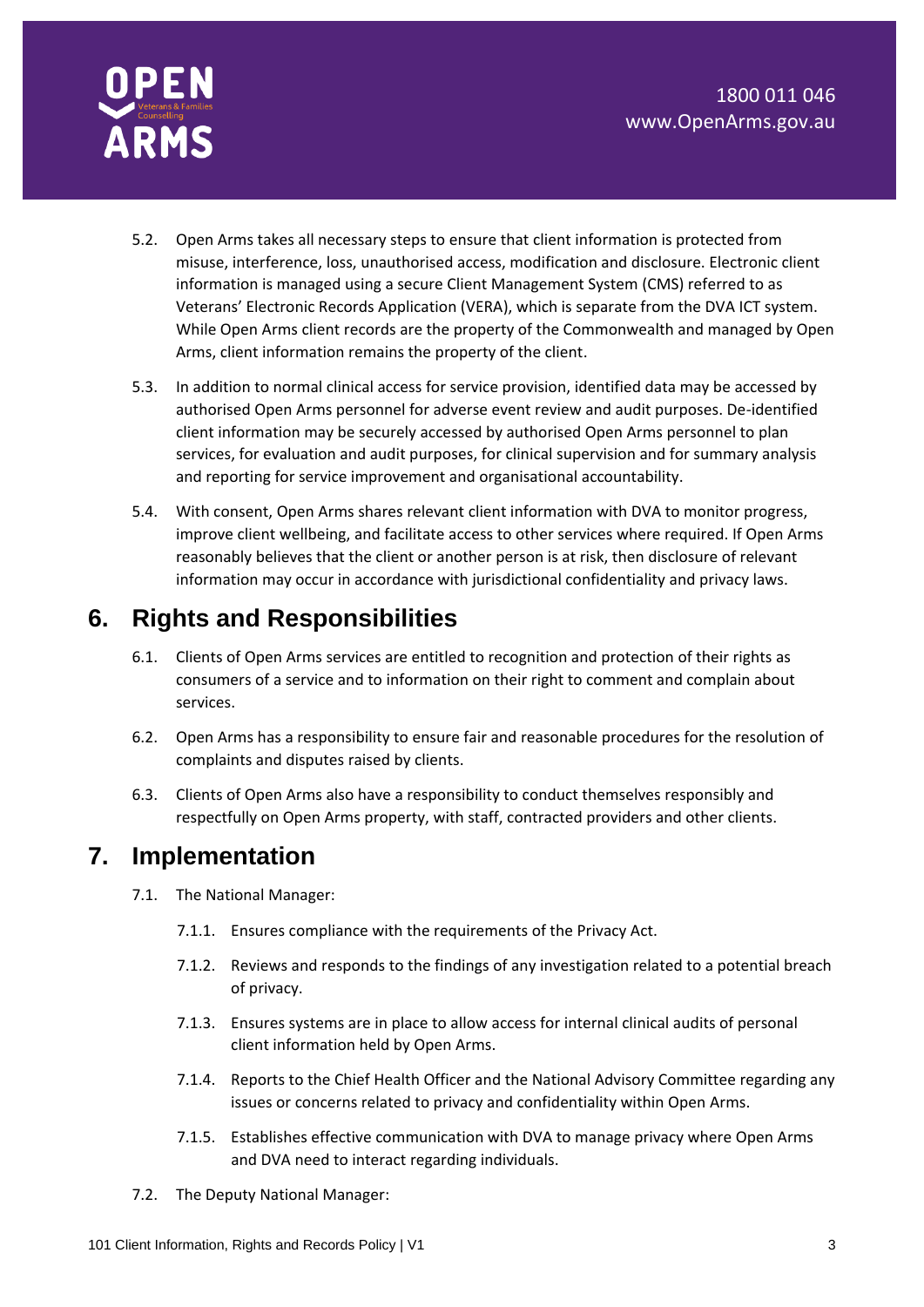

- 7.2.1. Ensures that orientation of new regional personnel includes their responsibilities in relation to Open Arms' client information.
- 7.2.2. Ensures routine audits of clinical records are undertaken.
- 7.2.3. Supports the Regional Leadership Teams to effectively promote the importance of privacy and ensure regional personnel are aware of their responsibilities.
- 7.2.4. Considers and reports on trends identified during routine audits.
- 7.2.5. Oversees the operation of systems to manage privacy when interacting with DVA.
- 7.3. The Assistant National Manager:
	- 7.3.1. Ensures that information and appropriate processes are in place for the national service in relation to the management of client information.
	- 7.3.2. Oversees all investigations related to complaints about privacy and confidentiality.
	- 7.3.3. Oversees the routine audit of client records and record management systems.
	- 7.3.4. Supports the National Management Team to promote the importance of privacy and ensure personnel are aware of their responsibilities.
- 7.4. The National Management Team:
	- 7.4.1. Identifies and responds to opportunities to promote the importance of privacy.
	- 7.4.2. Ensures all personnel are aware of their responsibilities in relation to privacy and confidentiality.
- 7.5. Regional Leadership Teams:
	- 7.5.1. Implement routine audits of clinical records.
	- 7.5.2. Maintain systems for ensuring all personnel are aware of their obligations under the Privacy Act and relevant codes of conduct.
	- 7.5.3. Ensure their staff maintain full and proper records.
	- 7.5.4. Ensure complaints related to privacy, or potential breaches of privacy, are reported to the Deputy National Manager and that steps are taken to limit risk and to initiate an investigation.
- 7.6. All staff and contractors:
	- 7.6.1. Make themselves aware of their obligations related to privacy and confidentiality.
	- 7.6.2. Seek advice from their immediate manager should they be unsure of their obligations in any situation.
	- 7.6.3. Ensure they maintain the security, accuracy and completeness of the records for which they are responsible.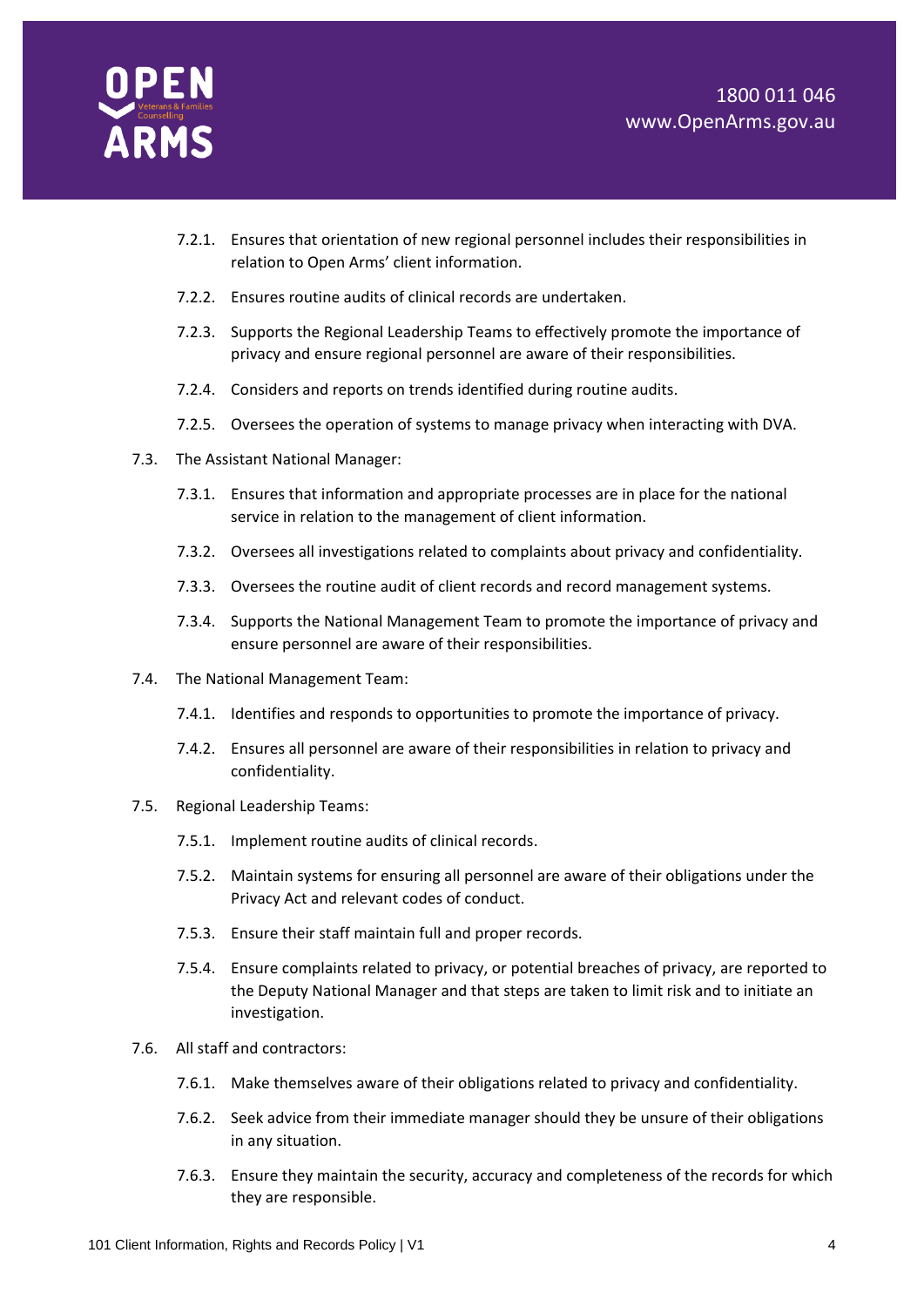#### 1800 011 046 www.OpenArms.gov.au



## **8. Parent Policy**

8.1. 100 Governance Policy

#### **9. Subordinate Procedures**

- 9.1. 101-01 Client Information and Records Management Procedure
- 9.2. 101-02 Privacy and Confidentiality Procedure
- 9.3. 101-03 Sending Sensitive Emails Procedure
- 9.4. 101-04 Response to Disclosure of a Crime Procedure
- 9.5. 101-05 Notification of a Client Death Procedure
- 9.6. 101-06 Client Rights and Responsibilities Procedure
- 9.7. 101-07 Reporting Child Abuse and Neglect Procedure
- 9.8. 101-08 Business Records Management Procedure